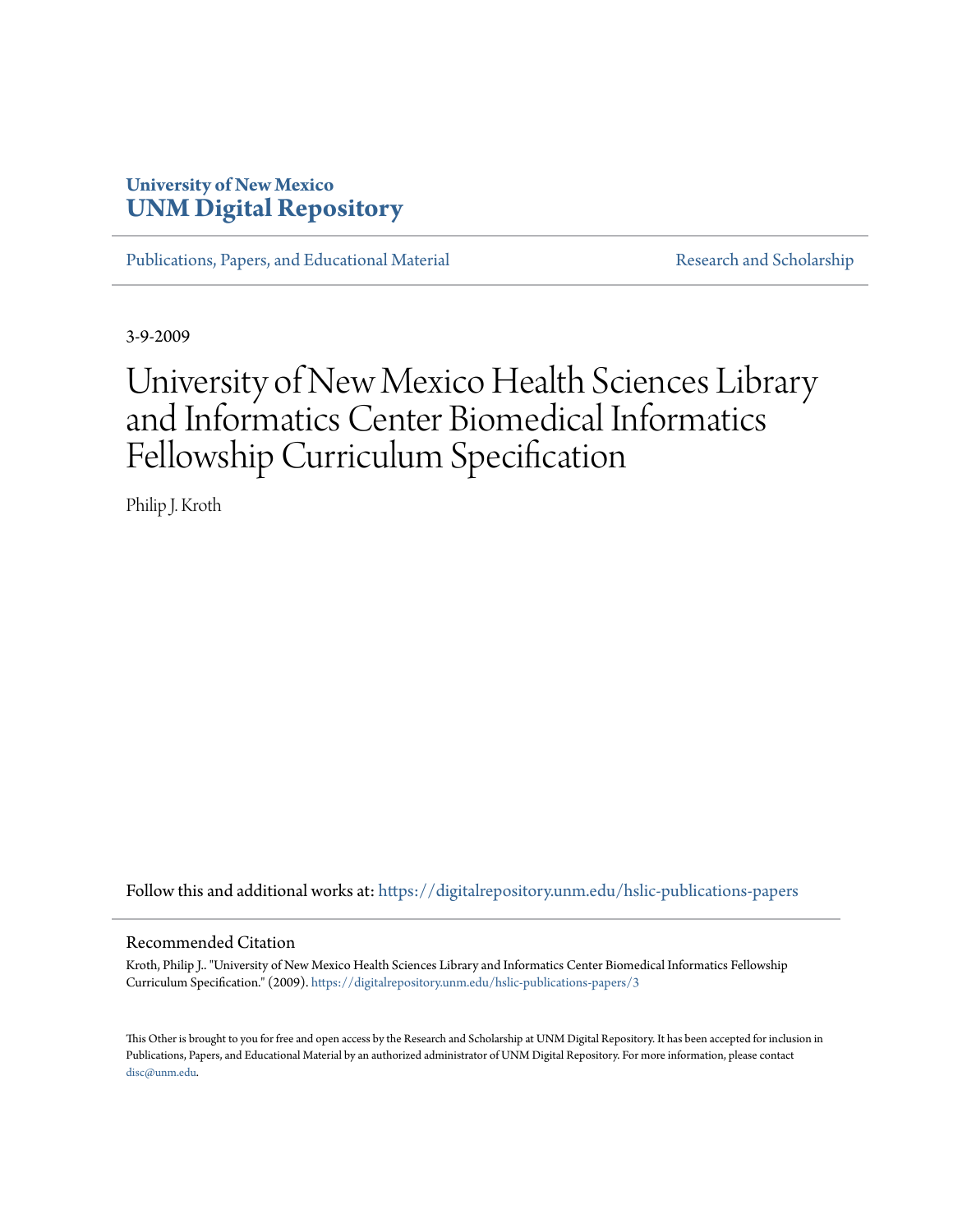| UNM HEALTH SCIENCES LIBRARY AND INFORMATICS CENTER<br><b>BioMIT Program Fellows' Curricular Activity Checklist</b> |                                               |           |           |                                                                               |  |
|--------------------------------------------------------------------------------------------------------------------|-----------------------------------------------|-----------|-----------|-------------------------------------------------------------------------------|--|
| a mm Fái                                                                                                           |                                               |           |           |                                                                               |  |
| <b>Orientation &amp; Training For:</b>                                                                             | <fellow name=""></fellow>                     |           |           |                                                                               |  |
| <b>Start Date: <date></date></b>                                                                                   | <b>Anticipated Finish Date: <date></date></b> |           |           |                                                                               |  |
|                                                                                                                    | Date                                          | Fellow    | Mentor    |                                                                               |  |
| <b>Activity:</b>                                                                                                   | Completed:                                    | Initials: | Initials: | <b>Competencies Addressed:</b>                                                |  |
|                                                                                                                    |                                               |           |           |                                                                               |  |
| Participate as a faculty instructor in the SOM EBM curriculum Year 1                                               |                                               |           |           | L <sub>1</sub>                                                                |  |
| Participate as a faculty instructor in the SOM EBM curriculum Year 2                                               |                                               |           |           | L <sub>1</sub>                                                                |  |
| Successful completion of a HSLIC course in citation management                                                     |                                               |           |           | 1.2                                                                           |  |
| BMI 510 - Introduction to Medical Informatics                                                                      |                                               |           |           | 1.3, 1.5, 1.6, 1.7, 1.11, 1.13, 11.1, 11.4, 11.8, 111.9, 11.1, 11.8           |  |
| <b>BMI 512 - Clinical Systems</b>                                                                                  |                                               |           |           | I.3, I.5, I.6, I.7, I.11, I.13, II.1, II.4, II.8, III.9, II.1, II.8           |  |
| BMI 514 - Information Retrieval & Digital Libraries                                                                |                                               |           |           | I.3, I.5, I.6, I.7, I.11, I.13, II.1, II.4, II.8, III.9, II.1, II.8           |  |
|                                                                                                                    |                                               |           |           | 1.3, 1.5, 1.6, 1.7, 1.11, 1.13, 11.1, 11.4, 11.8, 111.9, 11.1, 11.4,          |  |
| BMI 517 - Organizational Behavior & Management                                                                     |                                               |           |           | II.8                                                                          |  |
| BMI 570 - Scientific Writing and Communication for Informatics Students                                            |                                               |           |           | I.3, I.5, I.6, I.7, I.11, I.13, II.1, II.4, II.8, III.9, II.1, II.8           |  |
| BMI 560 - Design and Evaluation in Health Informatics                                                              |                                               |           |           | I.3, I.5, I.6, I.7, I.11, I.13, II.1, II.4, II.8, III.9, II.1, II.8,<br>III.9 |  |
| <b>BMI</b> Elective 1                                                                                              |                                               |           |           | T.B.D.                                                                        |  |
| <b>BMI</b> Elective 2                                                                                              |                                               |           |           | T.B.D.                                                                        |  |
| HRRC approved fellowship research protocol                                                                         |                                               |           |           | 1.4, 1.11, 1.12                                                               |  |
| Participate as a faculty reviewer on the Medical School Research Committee - Year 1                                |                                               |           |           | .4                                                                            |  |
| Participate as a faculty reviewer on the Medical School Research Committee - Year 2                                |                                               |           |           | $\overline{4}$                                                                |  |
| Successful completion of the CTSC Clinical Investigators' Program                                                  |                                               |           |           | I.3, I.4, I.5, I.6, I.7, I.8, I.9, I.14, I.15, II.2, III.1, III.2             |  |
| Attend the NIH Regional Grant Writing Workshop                                                                     |                                               |           |           | 1.10                                                                          |  |
| Completion of a manuscript acceptable for publication in a peer reviewed journal reporting results of              |                                               |           |           |                                                                               |  |
| mentored research project                                                                                          |                                               |           |           | l.15.                                                                         |  |
|                                                                                                                    |                                               |           |           | I.16, II.3, II.4, II.5, II.6, II.9, III.1, III.2, III.3, III.4, III.5,        |  |
| Completion of the CTSC MSCR Biomedical Informatics Courese (Level 1)                                               |                                               |           |           | III.6, III.8, III.9                                                           |  |
| UNM HSC Institute for Ethics: Health Care Ethics Certificate Program - Module 1                                    |                                               |           |           | 1.17                                                                          |  |
| UNM HSC Institute for Ethics: Health Care Ethics Certificate Program - Module 2                                    |                                               |           |           | 1.17                                                                          |  |
| Attend the AMIA Tutorial on Ontologies                                                                             |                                               |           |           | II.2                                                                          |  |
| Attend the AMIA Tutorial on Standardized Terminologies                                                             |                                               |           |           | II.3. III.4                                                                   |  |
| Attend HSLIC BioMISS                                                                                               |                                               |           |           | II.5, II.6, II.10, II.11, II.12,, II.13, III.3, III.6, III.7, III.8           |  |
| Complete tutorial on HL-7 at either AMIA or HL-7 Conferences                                                       |                                               |           |           | II.7                                                                          |  |
| Read "the Humane Interface" by Jef Raskin                                                                          |                                               |           |           | III.7                                                                         |  |
| Read "Revising Prose" by Richard Lanham                                                                            |                                               |           |           | 1.10, 1.15                                                                    |  |
| Committee observation (e.g., Cerner Implementaiton Committee, KMIT AC)                                             |                                               |           |           | II.5, II.6, II.7                                                              |  |
|                                                                                                                    |                                               |           |           |                                                                               |  |